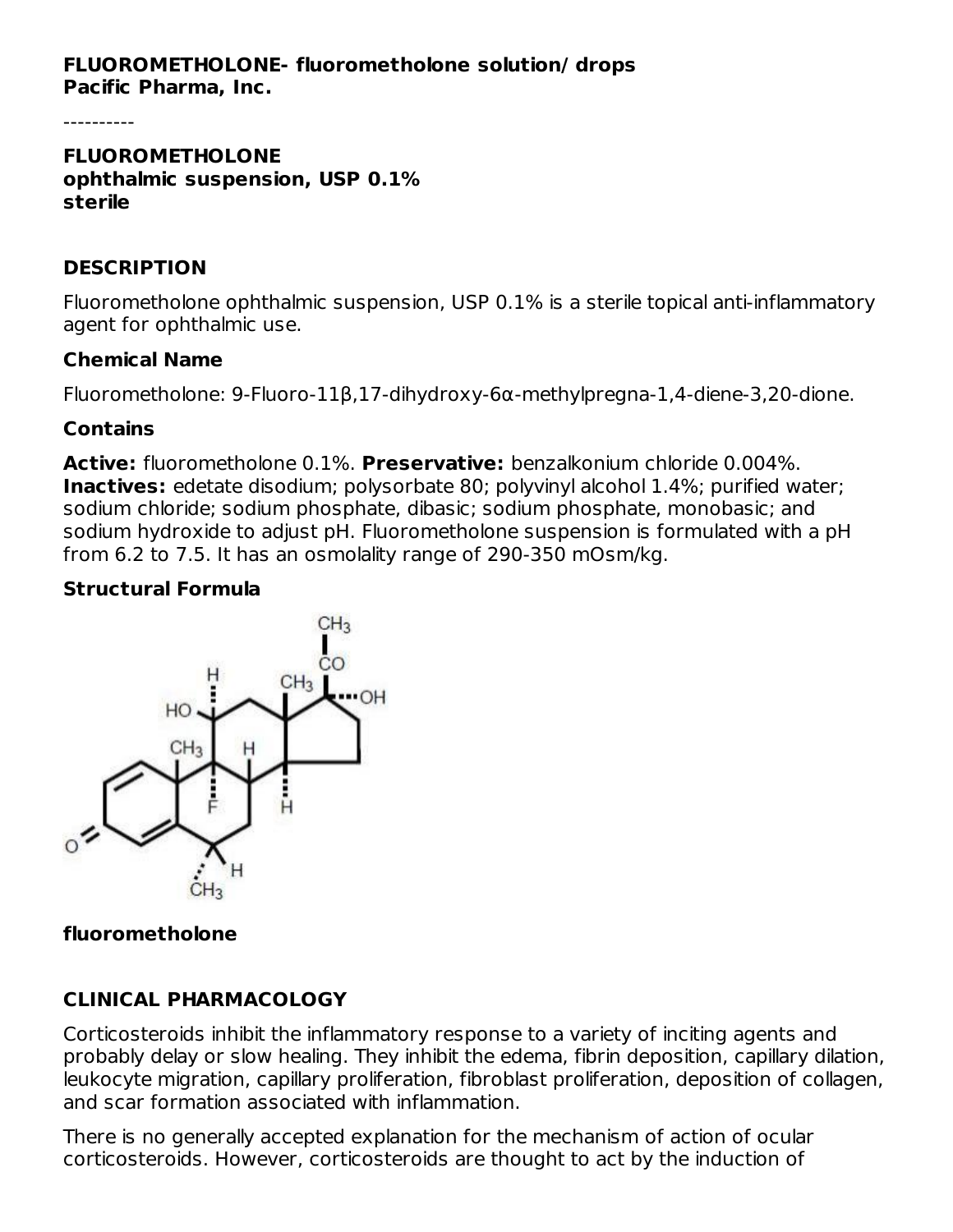phospholipase  $\mathsf{A}_2$  inhibitory proteins, collectively called lipocortins. It is postulated that these proteins control the biosynthesis of potent mediators of inflammation such as prostaglandins and leukotrienes by inhibiting the release of their common precursor, arachidonic acid. Arachidonic acid is released from membrane phospholipids by phospholipase  $A_2$ .

Corticosteroids are capable of producing a rise in intraocular pressure. In clinical studies of documented steroid-responders, fluorometholone demonstrated a significantly longer average time to produce a rise in intraocular pressure than dexamethasone phosphate; however, in a small percentage of individuals, a significant rise in intraocular pressure occurred within one week. The ultimate magnitude of the rise was equivalent for both drugs.

## **INDICATIONS AND USAGE**

Fluorometholone ophthalmic suspension 0.1% is indicated for the treatment of corticosteroid-responsive inflammation of the palpebral and bulbar conjunctiva, cornea and anterior segment of the globe.

## **CONTRAINDICATIONS**

Fluorometholone ophthalmic suspension 0.1% is contraindicated in most viral diseases of the cornea and conjunctiva, including epithelial herpes simplex keratitis (dendritic keratitis), vaccinia, and varicella, and also in mycobacterial infection of the eye, and fungal diseases of ocular structures. Fluorometholone ophthalmic suspension 0.1% is also contraindicated in individuals with known or suspected hypersensitivity to any of the ingredients of this preparation and to other corticosteroids.

## **WARNINGS**

Prolonged use of corticosteroids may increase intraocular pressure in susceptible individuals, resulting in glaucoma with damage to the optic nerve, defects in visual acuity and fields of vision, and in posterior subcapsular cataract formation. Prolonged use may also suppress the host immune response and thus increase the hazard of secondary ocular infections.

Various ocular diseases and long-term use of topical corticosteroids have been known to cause corneal and scleral thinning. Use of topical corticosteroids in the presence of thin corneal or scleral tissue may lead to perforation.

Acute purulent infections of the eye may be masked or activity enhanced by the presence of corticosteroid medication.

If this product is used for 10 days or longer, intraocular pressure should be routinely monitored even though it may be difficult in children and uncooperative patients. Steroids should be used with caution in the presence of glaucoma. Intraocular pressure should be checked frequently.

The use of steroids after cataract surgery may delay healing and increase the incidence of bleb formation.

Use of ocular steroids may prolong the course and may exacerbate the severity of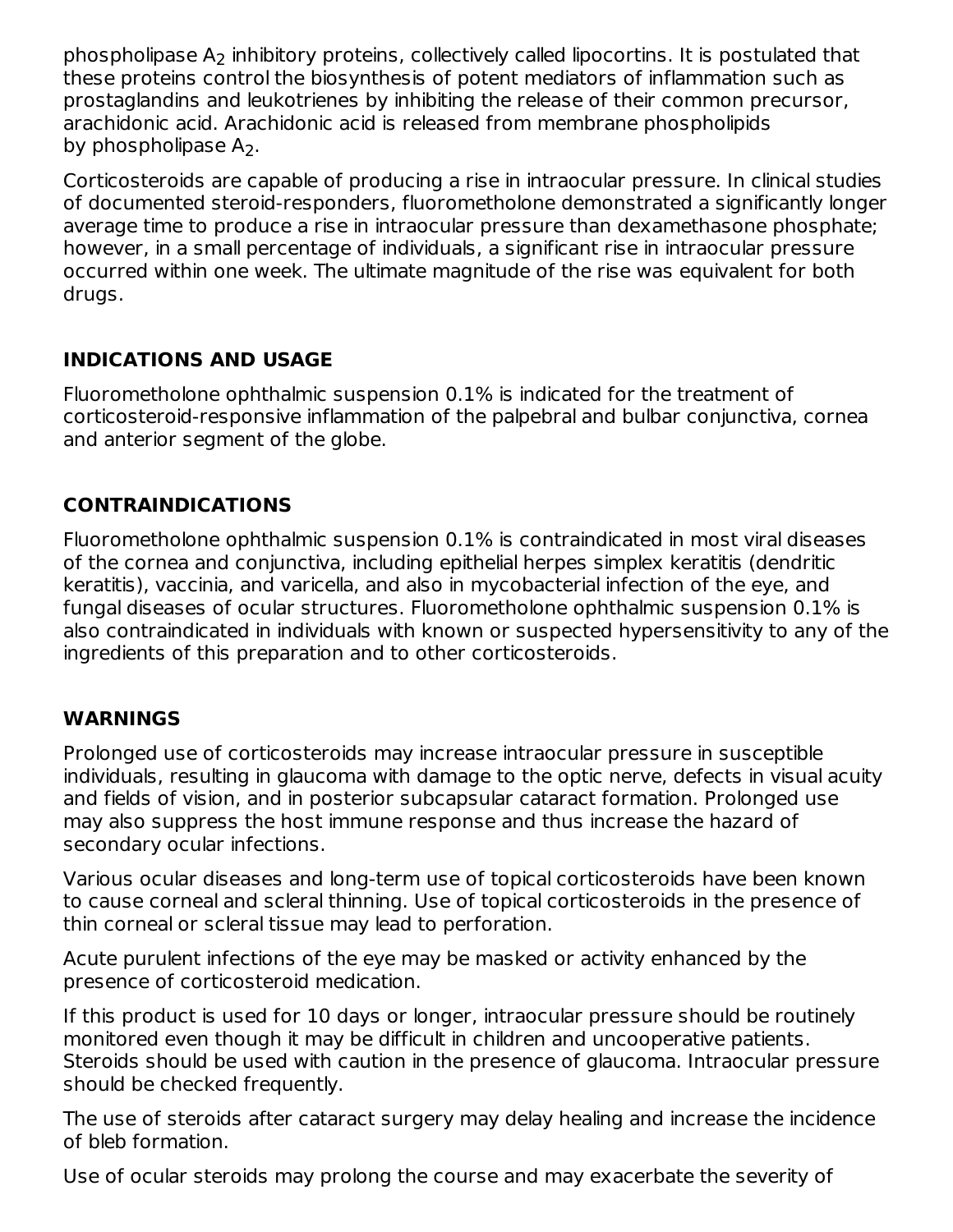many viral infections of the eye (including herpes simplex). Employment of a corticosteroid medication in the treatment of patients with a history of herpes simplex requires great caution; frequent slit lamp microscopy is recommended.

## **PRECAUTIONS**

## **General**

The initial prescription and renewal of the medication order beyond 20 milliliters of fluorometholone ophthalmic suspension 0.1% should be made by a physician only after examination of the patient with the aid of magnification, such as slit lamp biomicroscopy and, where appropriate, fluorescein staining. If signs and symptoms fail to improve after two days, the patient should be re-evaluated.

As fungal infections of the cornea are particularly prone to develop coincidentally with long-term local corticosteroid applications, fungal invasion should be suspected in any persistent corneal ulceration where a corticosteroid has been used or is in use. Fungal cultures should be taken when appropriate.

If this product is used for 10 days or longer, intraocular pressure should be monitored (see WARNINGS).

## **Information for Patients**

If inflammation or pain persists longer than 48 hours or becomes aggravated, the patient should be advised to discontinue use of the medication and consult a physician.

This product is sterile when packaged. To prevent contamination, care should be taken to avoid touching the bottle tip to eyelids or to any other surface. The use of this bottle by more than one person may spread infection. Keep bottle tightly closed when not in use. Keep out of the reach of children.

The preservative in fluorometholone ophthalmic suspension, benzalkonium chloride, may be absorbed by soft contact lenses. Patients wearing soft contact lenses should be instructed to wait at least 15 minutes after instilling fluorometholone ophthalmic suspension to insert soft contact lenses.

# **Carcinogenesis, Mutagenesis, Impairment of Fertility**

No studies have been conducted in animals or in humans to evaluate the possibility of these effects with fluorometholone.

# **Pregnancy**

# **Teratogenic effects**

Fluorometholone has been shown to be embryocidal and teratogenic in rabbits when administered at low multiples of the human ocular dose. Fluorometholone was applied ocularly to rabbits daily on days 6-18 of gestation, and dose-related fetal loss and fetal abnormalities including cleft palate, deformed rib cage, anomalous limbs and neural abnormalities such as encephalocele, craniorachischisis, and spina bifida were observed. There are no adequate and well-controlled studies of fluorometholone in pregnant women, and it is not known whether fluorometholone can cause fetal harm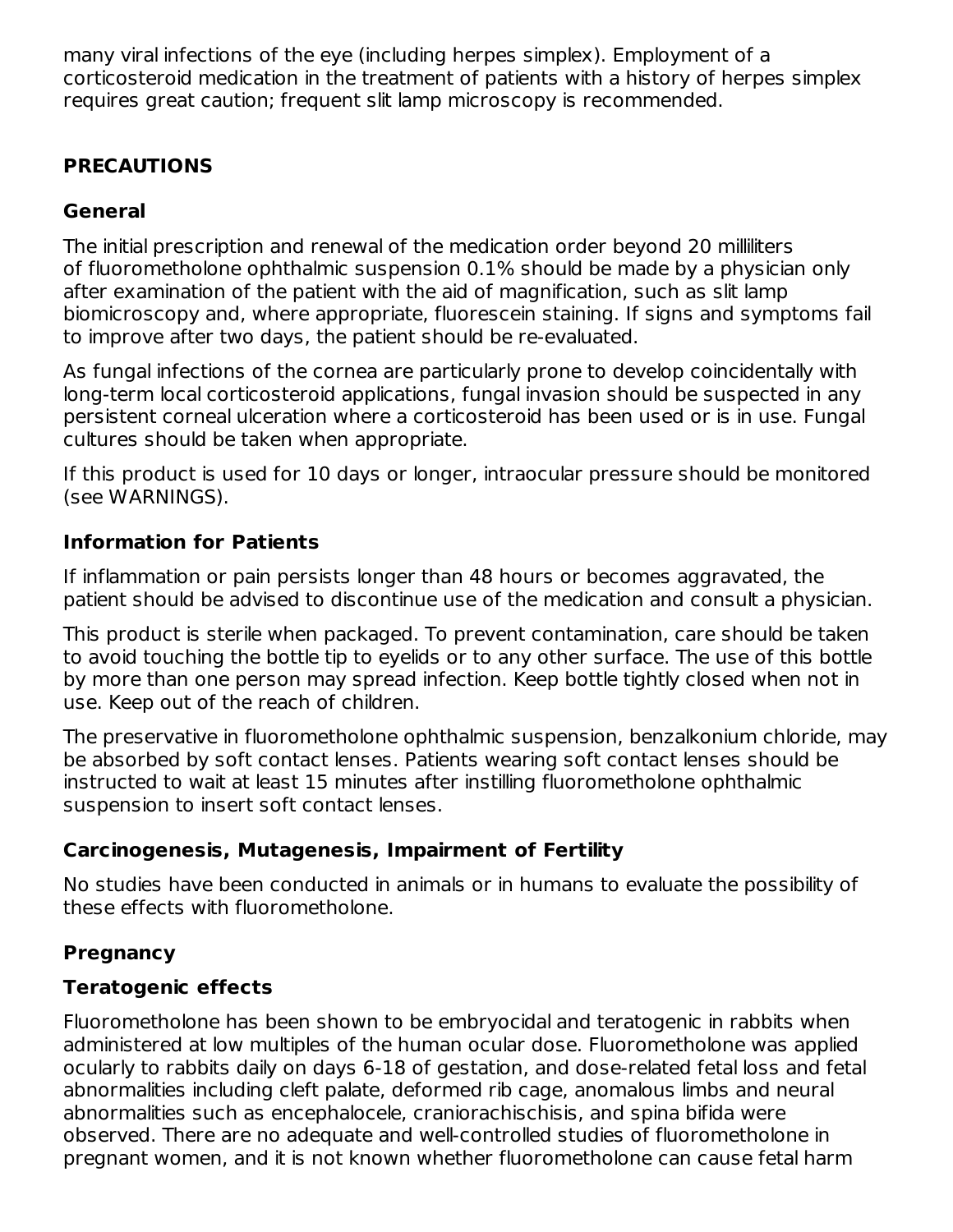when administered to a pregnant woman. Fluorometholone should be used during pregnancy only if the potential benefit justifies the potential risk to the fetus.

### **Nursing Mothers**

It is not known whether topical ophthalmic administration of corticosteroids could result in sufficient systemic absorption to produce detectable quantities in human milk. Systemically-administered corticosteroids appear in human milk and could suppress growth, interfere with endogenous corticosteroid production, or cause other untoward effects. Because of the potential for serious adverse reactions in nursing infants from fluorometholone, a decision should be made whether to discontinue nursing or to discontinue the drug, taking into account the importance of the drug to the mother.

## **Pediatric Use**

Safety and effectiveness in infants below the age of two years have not been established.

## **Geriatric Use**

No overall differences in safety or effectiveness have been observed between elderly and younger patients.

# **ADVERSE REACTIONS**

Adverse reactions include, in decreasing order of frequency, elevation of intraocular pressure (IOP) with possible development of glaucoma and infrequent optic nerve damage, posterior subcapsular cataract formation, and delayed wound healing.

Although systemic effects are extremely uncommon, there have been rare occurrences of systemic hypercorticoidism after use of topical dermatologic steroids applied to the skin.

Corticosteroid-containing preparations have also been reported to cause acute anterior uveitis and perforation of the globe. Keratitis, conjunctivitis, corneal ulcers, mydriasis, conjunctival hyperemia, loss of accommodation and ptosis have occasionally been reported following local use of corticosteroids.

The development of secondary ocular infection (bacterial, fungal and viral) has occurred. Fungal and viral infections of the cornea are particularly prone to develop coincidentally with long-term applications of steroids. The possibility of fungal invasion should be considered in any persistent corneal ulceration where steroid treatment has been used (see WARNINGS).

Transient burning and stinging upon instillation and other minor symptoms of ocular irritation have been reported with the use of fluorometholone suspension.

Other adverse events reported with the use of fluorometholone include: allergic reactions; foreign body sensation; erythema of eyelid; eyelid edema/eye swelling; eye discharge; eye pain; eye pruritus; lacrimation increased; rash; taste perversion; visual disturbance (blurry vision); and visual field defect.

# **DOSAGE AND ADMINISTRATION**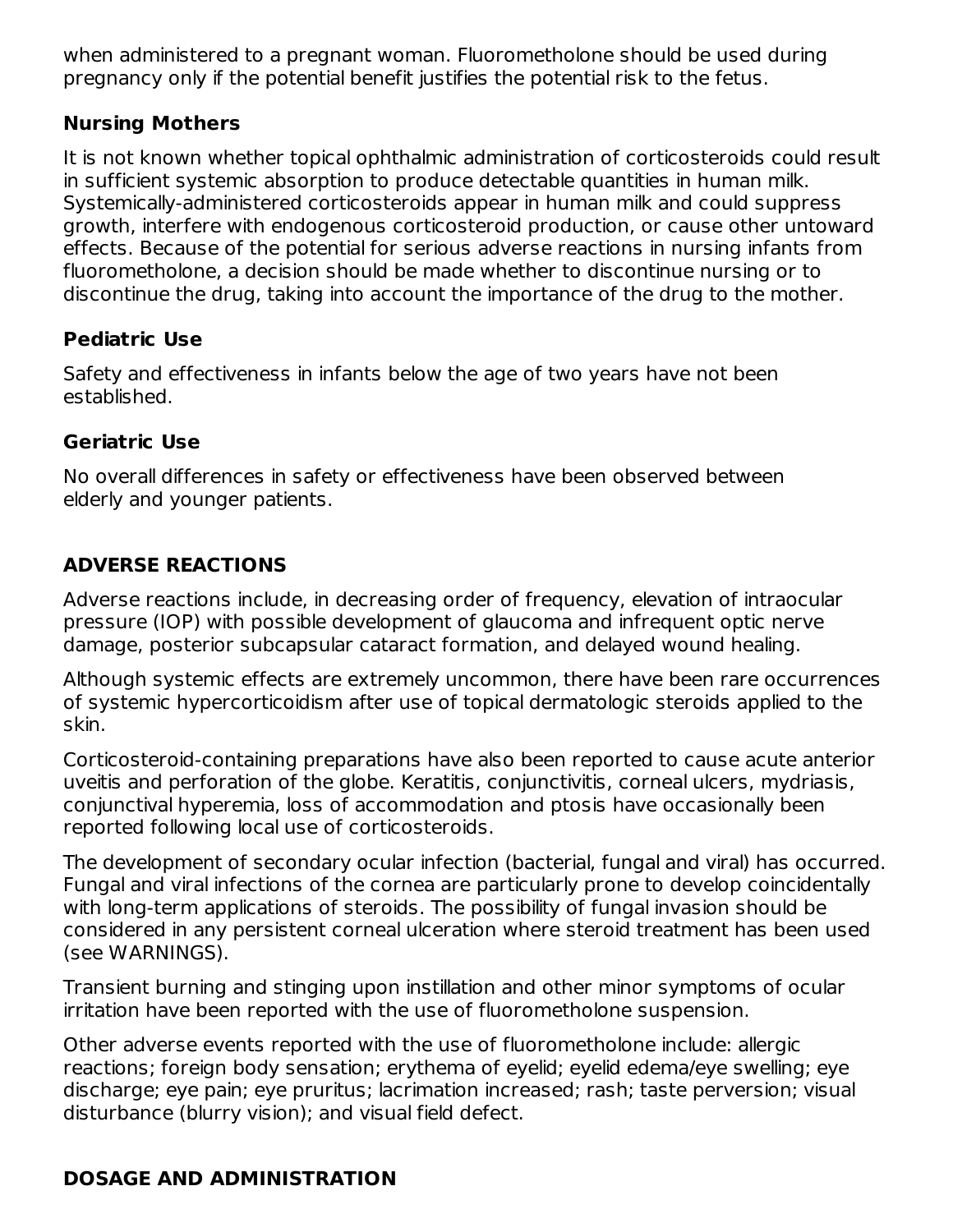**Shake well before using.** Instill one drop into the conjunctival sac two to four times daily. During the initial 24 to 48 hours, the dosing frequency may be increased to one application every four hours. Care should be taken not to discontinue therapy prematurely.

If signs and symptoms fail to improve after two days, the patient should be re-evaluated (see PRECAUTIONS).

The dosing of fluorometholone ophthalmic suspension 0.1% may be reduced, but care should be taken not to discontinue therapy prematurely. In chronic conditions, withdrawal of treatment should be carried out by gradually decreasing the frequency of applications.

## **HOW SUPPLIED**

Fluorometholone ophthalmic suspension, USP 0.1% is supplied sterile in opaque white LDPE plastic bottles with white high impact polystyrene (HIPS) caps as follows:

5 mL in 10 mL bottle NDC 60758-880-05

10 mL in 15 mL bottle NDC 60758-880-10

15 mL in 15 mL bottle NDC 60758-880-15

### **Storage:**

Store at 2°-25°C (36°-77°F); protect from freezing. Store in an upright position.

#### **Revised: 12/2018**

For more information, call 1-800-678-1605

Distributed for: Allergan USA, Inc. Madison, NJ 07940

© 2018 Allergan. All rights reserved.

All trademarks are the property of their respective owners.

v1.0USPI880

## **PRINCIPAL DISPLAY PANEL**

NDC 60758-880-10 FLUOROMETHOLONE ophthalmic suspension, USP 0.1% 10 mL sterile Rx Only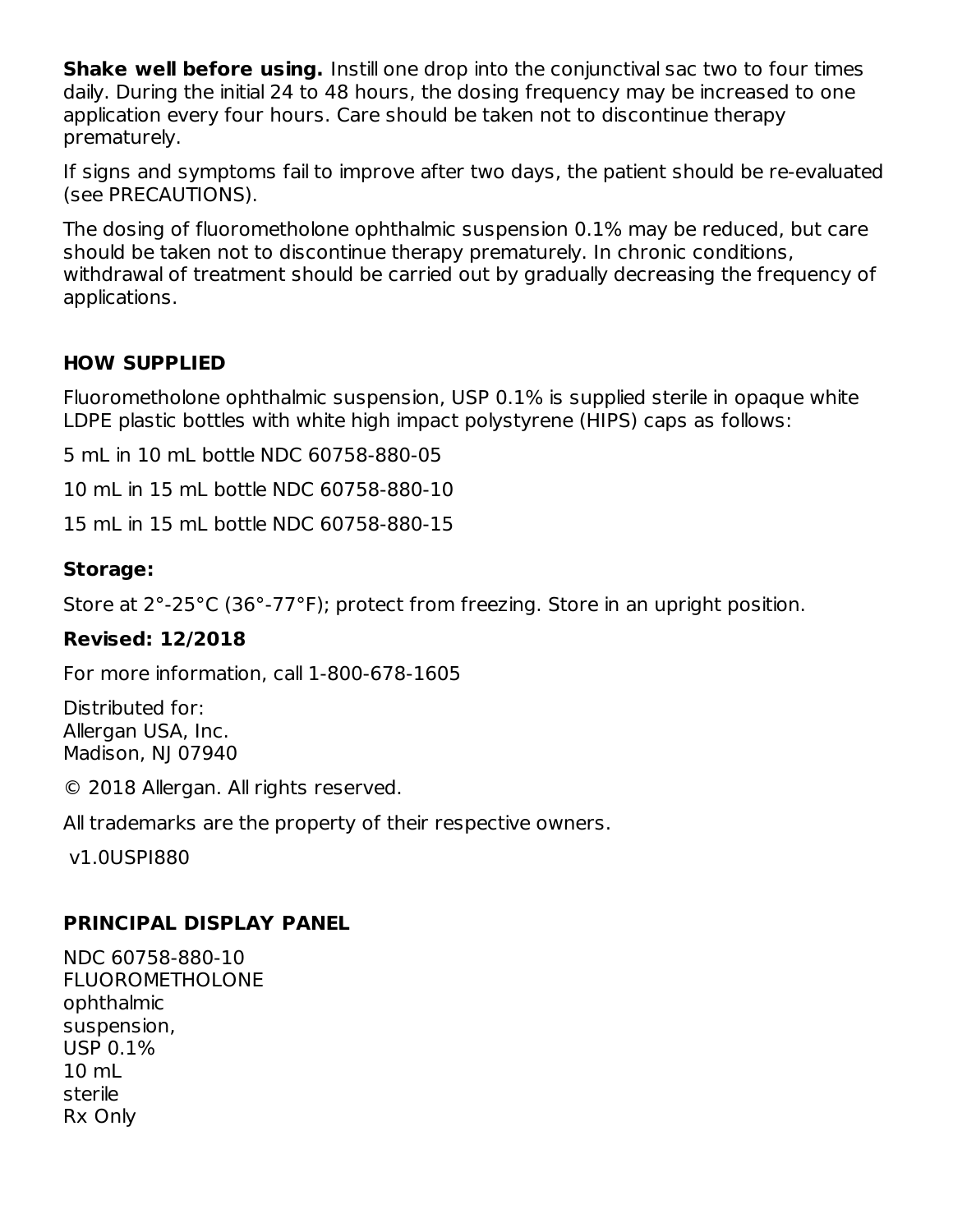

| <b>FLUOROMETHOLONE</b><br>fluorometholone solution/ drops |                         |                           |               |  |  |
|-----------------------------------------------------------|-------------------------|---------------------------|---------------|--|--|
| <b>Product Information</b>                                |                         |                           |               |  |  |
| <b>Product Type</b>                                       | HUMAN PRESCRIPTION DRUG | <b>Item Code (Source)</b> | NDC:60758-880 |  |  |
| <b>Route of Administration</b>                            | <b>OPHTHALMIC</b>       |                           |               |  |  |
|                                                           |                         |                           |               |  |  |